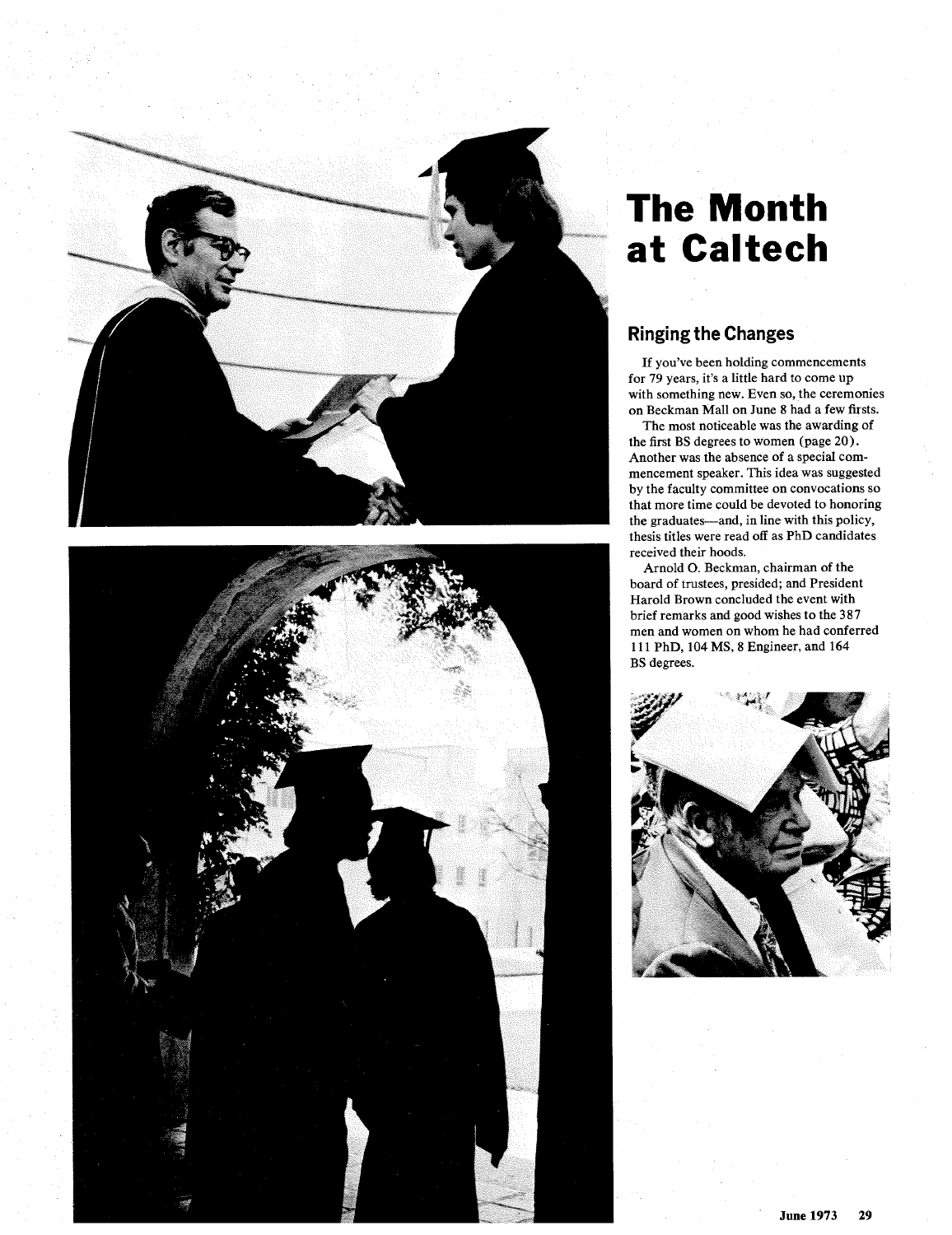# **The Month at Caltech** . . . *continued*

## **Vetlesen Prize**

William A. Fowler, Institute Professor of Physics, received Columbia University's 1972 Vetlesen Prize last month for "contributions toward our understanding of the origin and evolution of the earth and its place in the universe."

The prize—a gold medal and \$25,000is open to scientists of all nations and is given for "outstanding achievements in the sciences resulting in a clearer understanding of the earth, its history, or its relation to the universe." It has been called the Nobel Prize of the earth sciences.

Fowler's principal contributions to science have been in nuclear physics and its application to astrophysics and geophysics. His research into the interactions of matter and energy in the physics laboratory has made possible determinations of the processes of stellar evolution. "Almost all of our quantitative information about the basic nuclear processes that enter into stellar energy generation and element synthesis is due to Dr. Fowler or to work directly instigated by him," said the Vetlesen citation.

Fowler came to Caltech as a graduate student in 1933, receiving his PhD in 1936. He has been a member of the faculty ever since. He became a full professor in 1946 and the first Institute Professor in 1970.

*William A. Fowler* 



#### **Alumni Honors**

Last month *E&S* reported a shower of honors to the faculty. Honors have also been pouring on alumni this spring. For example : In addition to four faculty members who are also Caltech alumni *(E&S,* May), the National Academy of Sciences elected four other alumni to membership this year. They are Andrew A. Benson (PhD'42), director of the physiological research laboratory and professor of biology at the Scripps Institution of Oceanography at La Jolla; Arthur E. Bryson Jr. (MS'49, PhD'51), professor of applied mechanics, aeronautics, and astronautics and chairman of the department of aeronautics and astronautics at Stanford University; William B. McLean (BS'35, MS'37, PhD'39), technical director of the Naval Undersea Research and Development Center in San Diego; and H. Guyford Stever (PhD'41), director of the National Science Foundation.

These new members bring to 74 the number of Caltech alumni memberships out of NAS's current roster of approximately 1,000.

The recent election of 70 engineers to the National Academy of Engineering brings its total membership to 429, of whom 45 are Caltech alumni. Ten of these were elected this year. Two of the ten were faculty **(E&S,**  May), and the other eight are: William F. Ballhaus (PhD'47), Beckman Instruments, Inc.; Joseph V. Charyk (MS'43, PhD'46), Communications Satellite Corporation; George C. Dacey (PhD'51), Bell Telephone Laboratories, Inc.; John F. Kennedy (MS'56, PhD'60), University of Iowa; Daniel A. Okun (MS'38), University of North Carolina; Robert J. Parks (BS'44), Caltech's Jet Propulsion Laboratory; Harold A. Rosen (MS'48, PhD'51), Hughes Aircraft Company; and Ivan E. Sutherland (MS'60), University of Utah.



*Marshall Hall Jr.* 

### **Cross Medal**

Marshall Hall Jr., professor of mathematics, received the Wilbur Lucius Cross Medal at the Yale University commencement services in New Haven this month. The medal honors the late Wilbur Lucius Cross, who was dean of Yale's graduate school for many years and governor of Connecticut for four terms. Recipients of the medal are graduates of the school who have achieved excellence in an area in which Dean Cross excelled-scholarship, writing, teaching, editing, administration, or government.

Hall is an authority on combinatorial theory, which has to do with finding the most effective solution among a limited number of approaches. This area of mathematics has applications ranging from counting molecules to discovering the most efficient management systems. He is also noted for his work in group theory, which describes the symmetry of objects-particularly useful in molecular physics and chemistry in defining the symmetry of elementary molecules.

A professor of mathematics at Ohio State University before coming to Caltech in 1959, Hall received his PhD and BA degrees from Yale and was an instructor and assistant professor on the Yale faculty.